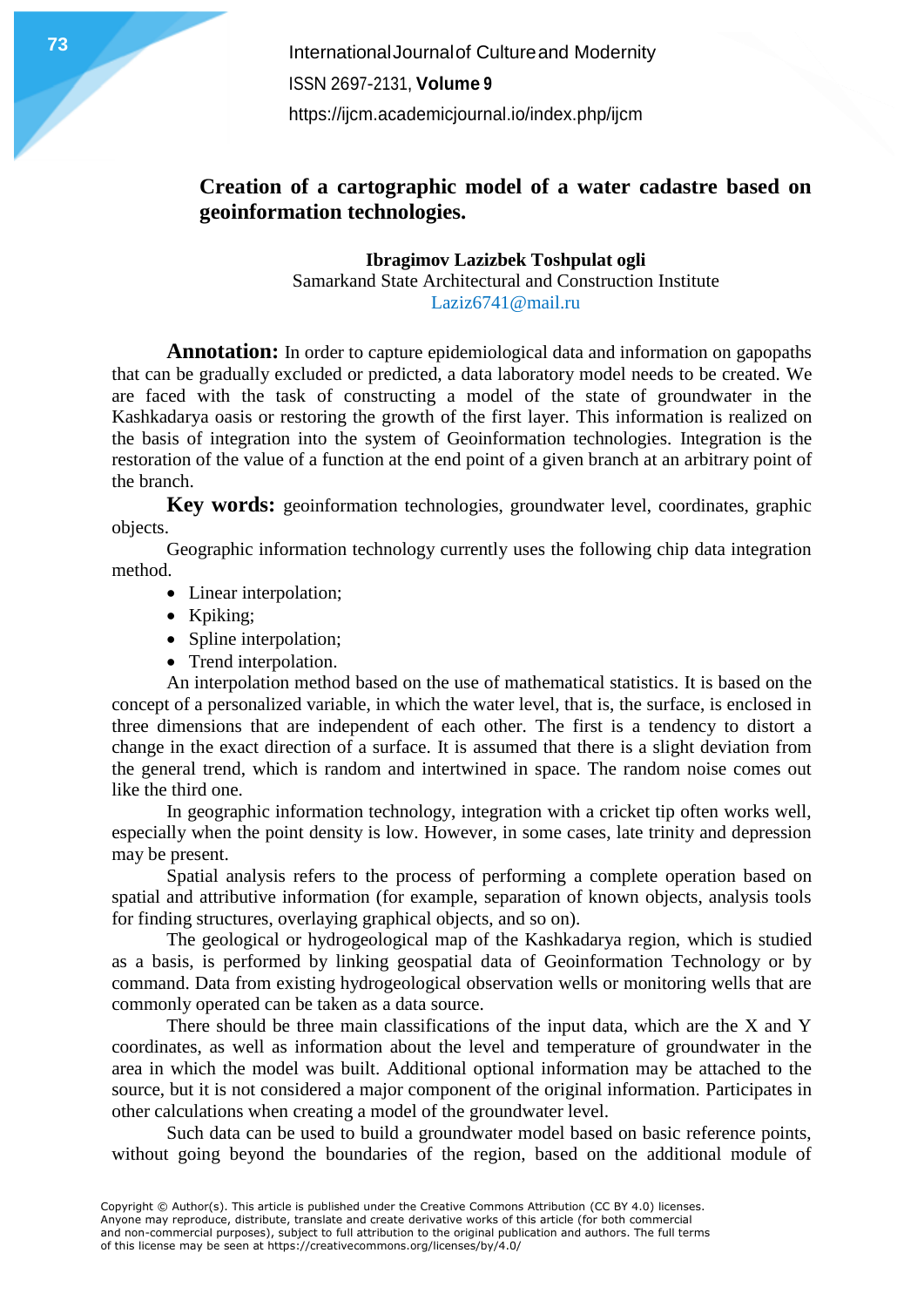**International Journal of Cultureand Modernity** ISSN 2697-2131, **Volume 9** <https://ijcm.academicjournal.io/index.php/ijcm>

"special analysis" Geoinformatics with the above integration prompt.

Guidance of geographic information technologies is organized using the command line, that is, with X and Y coordinates in the form of geographic coordinates (geographic map) or in the form of indirectly generated reflections.

For each GIS package, there are separate spatial analysis tools and special spatial analysis tools aimed at solving a specific user problem.





These include organizing and assembling objects under specified conditions, performing computational geometry, analyzing overlaps, building buffer zones, network analysis, and so on.

Based on real-time data in geoinformation technologies, the characteristic modules of the fields are organized as follows:

1. Spatial analysis (key requirement - accuracy)

2. Real-time analysis (key requirement - relevance)

3. Thematic cartographic analysis (key requirement - completeness)

Based on data analysis, building a smart model plays a very important role in the development of metaphysics in Japan. Metadata is information about the data of a region. That is, information about the quantity, quality and amount of data.



Copyright © Author(s). This article is published under the Creative Commons Attribution (CC BY 4.0) licenses. Anyone may reproduce, distribute, translate and create derivative works of this article (for both commercial and non-commercial purposes), subject to full attribution to the original publication and authors. The full terms of this license may be seen at https://creativecommons.org/licenses/by/4.0/